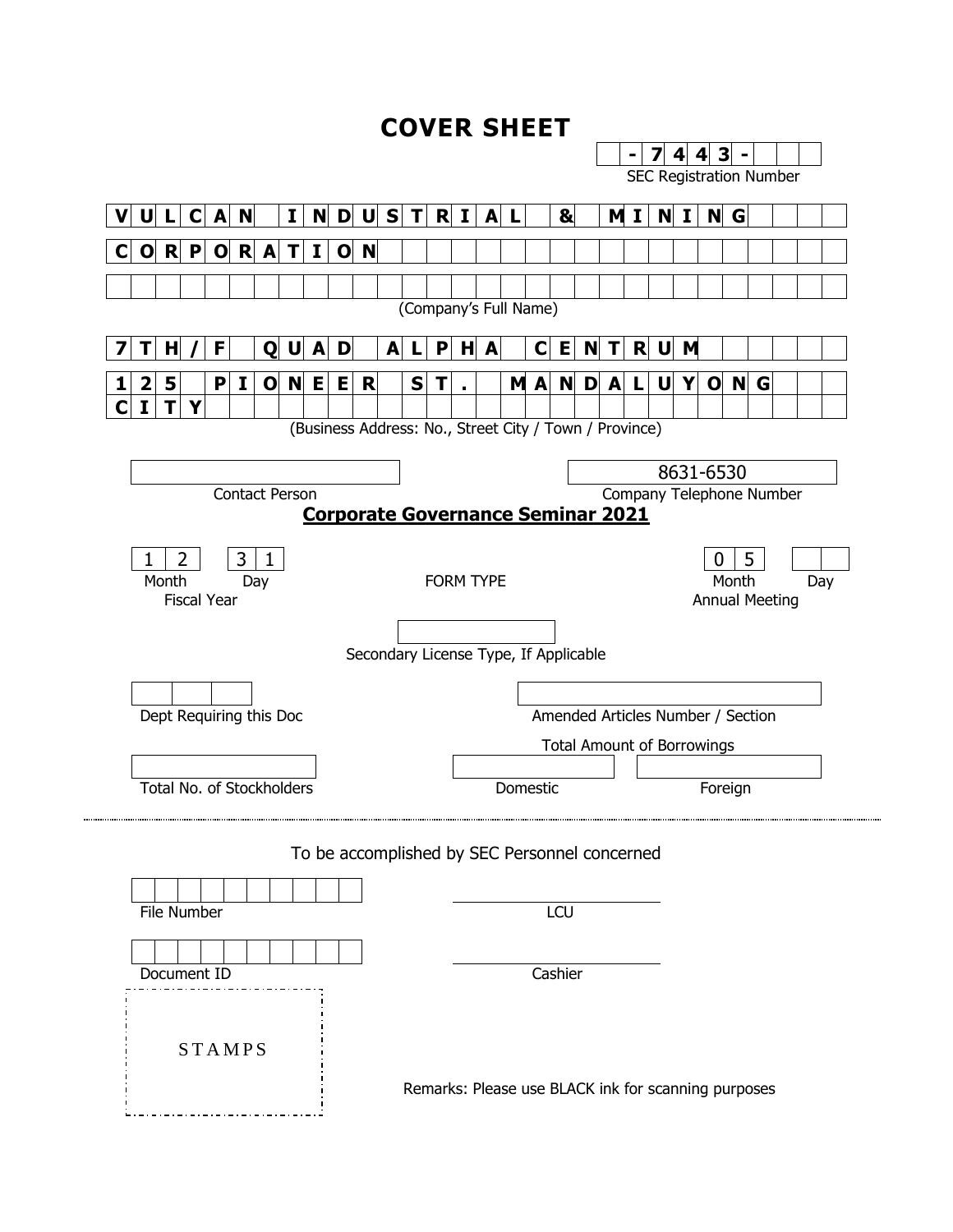#### **VULCAN INDUSTRIAL & MINING CORPORATION 7th Floor, Quad Alpha Centrum, 125 Pioneer Street, Mandaluyong City**

December 23, 2021

SECURITIES AND EXCHANGE COMMISSION Secretariat Building, PICC Complex Roxas Boulevard, Manila 1307

> Attention: Corporate Finance Department Re: Corporate Governance Seminar

Gentlemen:

In compliance with SEC Memorandum Circular No. 20 Series of 2013, we submit the attached 2021 certificates of attendance of the following Directors and Officers:

> Hilario G. Pagauitan Sofia G. Pagauitan Isaac Hilario G. PAgauitan II Marvin C. Dela Cruz Ramon C. Lee Elizabeth C. Timbol Earl J. Torres Ma. Hilarmie Mercurie P. Parada Michael Abraham G. Pagauitan Edgardo V. Caringal Jose T. Nacorda, Jr. Atty. Gaspas R. Andres, Jr. Joseph Jeeben R. Segui Paolo Antonio A. Martinez Ana Maria A. Katigbak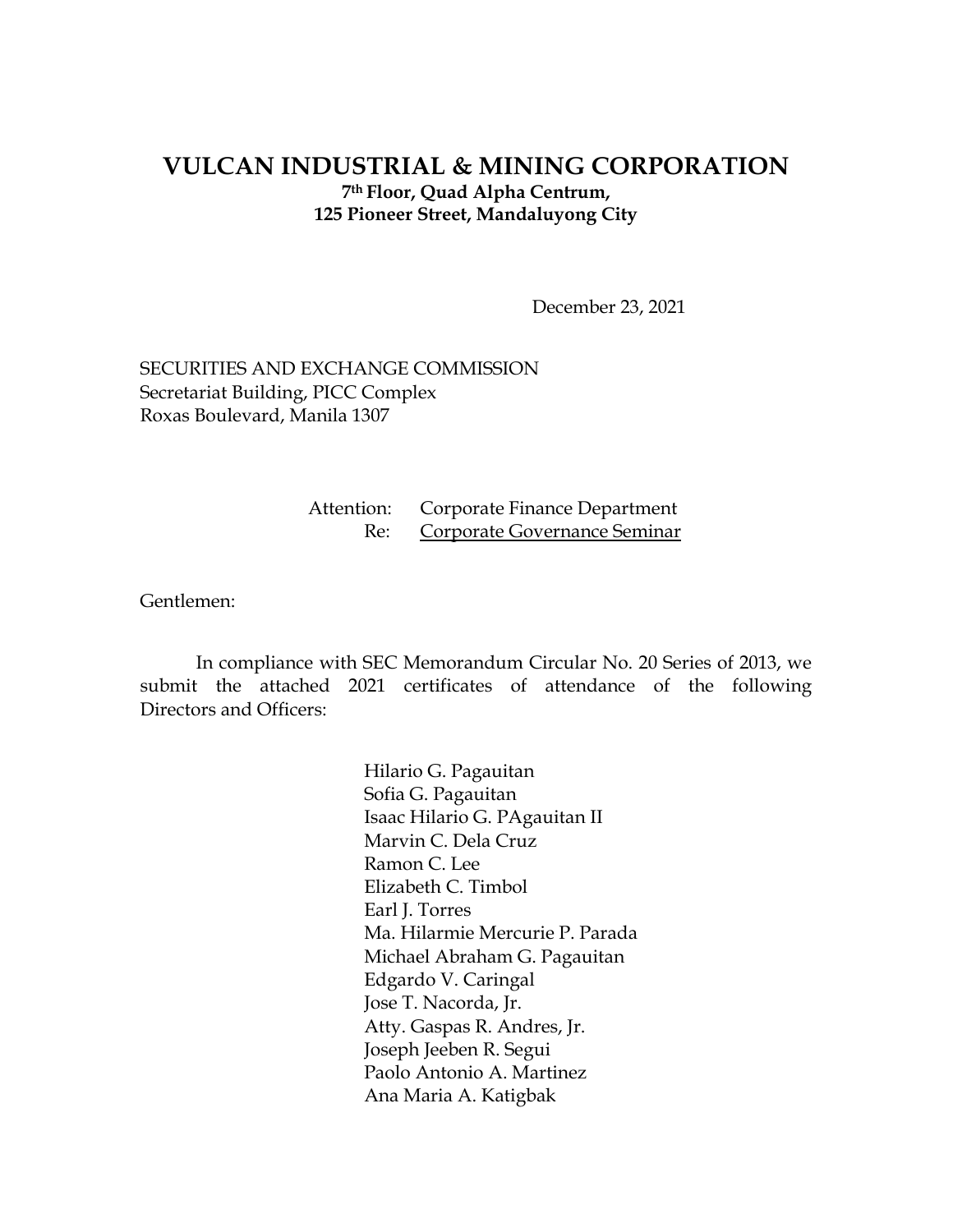Very truly yours,

ahatigook

ANA MARIA $\mathcal A$ . KATIGBAK Asst. Corporate Secretary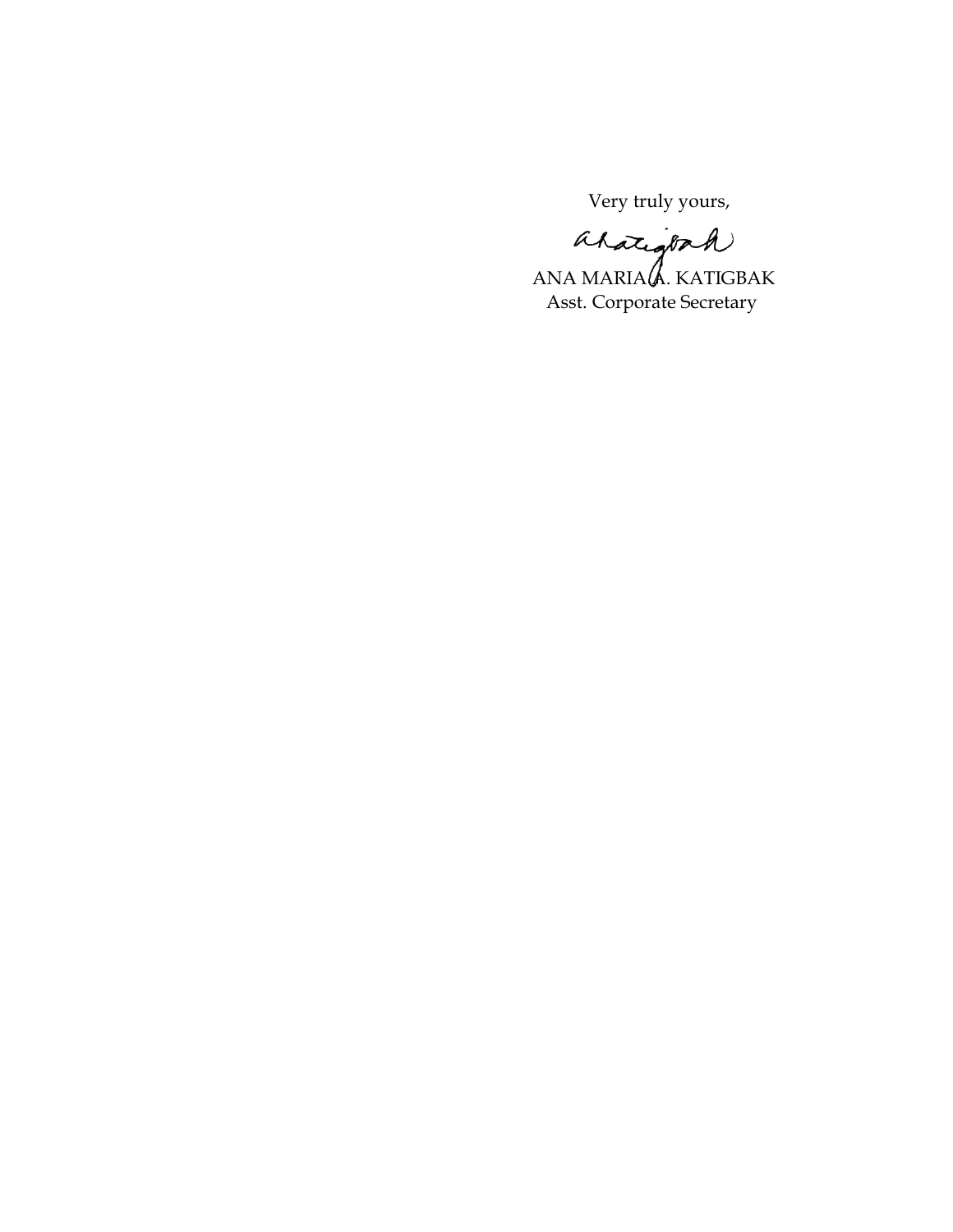

awards this

### CERTIFICATE OF COMPLETION

to

*Hilario G. Pagauitan* 

for having completed the webinar on

## **CORPORATE GOVERNANCE**

held on 20 December 2021 via Zoom Meeting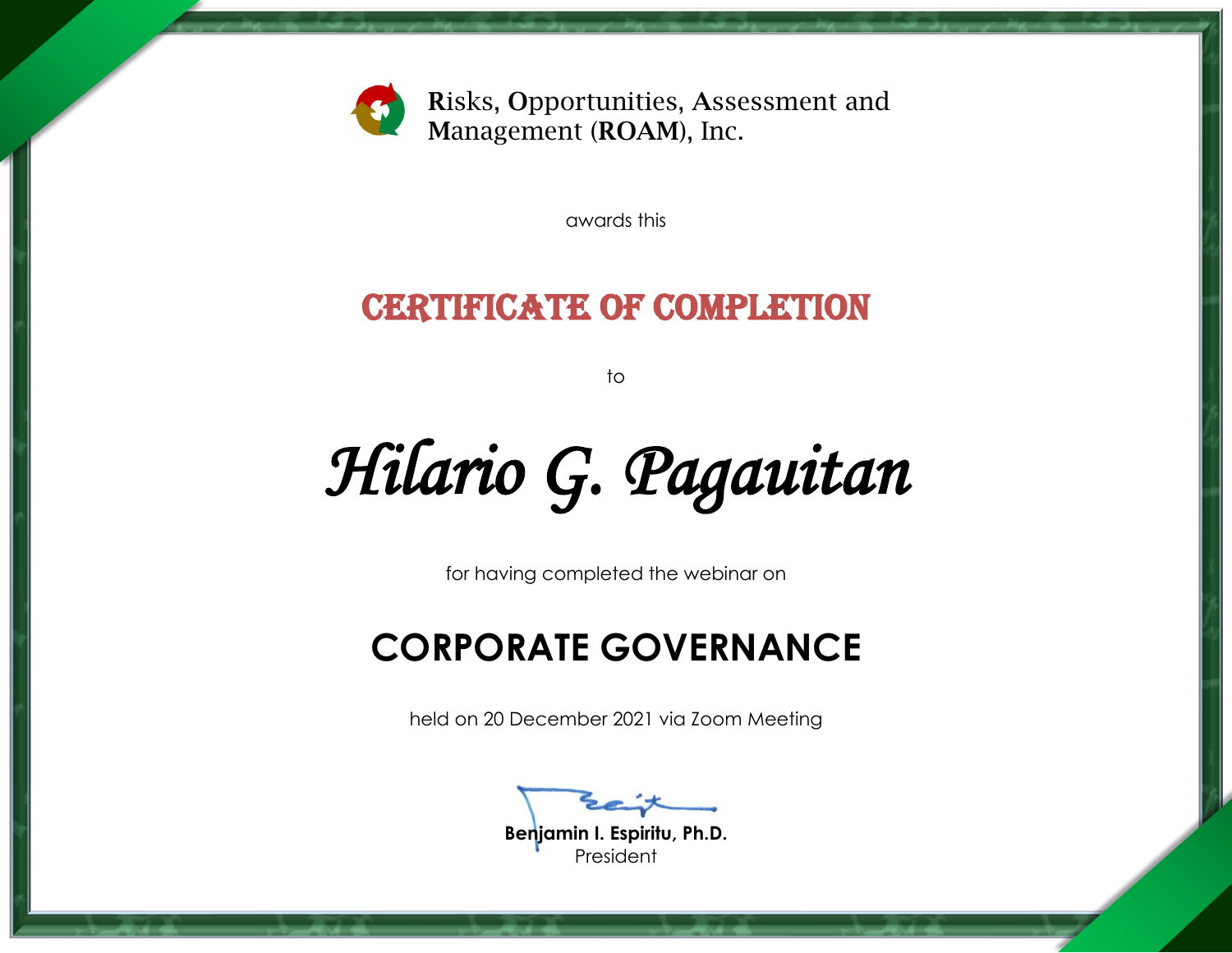

awards this

### CERTIFICATE OF COMPLETION

to

*Sofia G. Pagauitan* 

for having completed the webinar on

## **CORPORATE GOVERNANCE**

held on 20 December 2021 via Zoom Meeting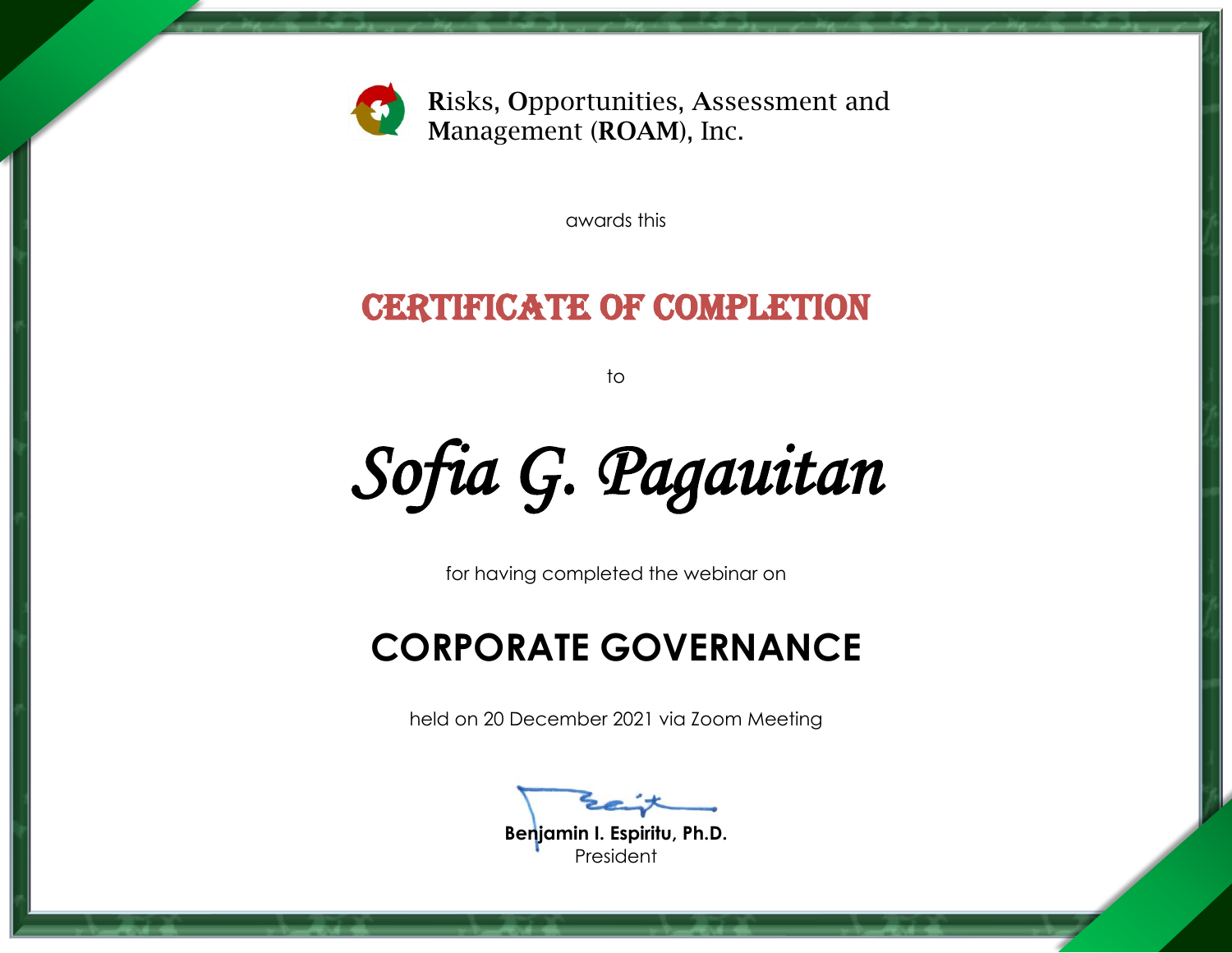

awards this

### CERTIFICATE OF COMPLETION

to

# *Isaac Hilario G. Pagauitan II*

for having completed the webinar on

## **CORPORATE GOVERNANCE**

held on 20 December 2021 via Zoom Meeting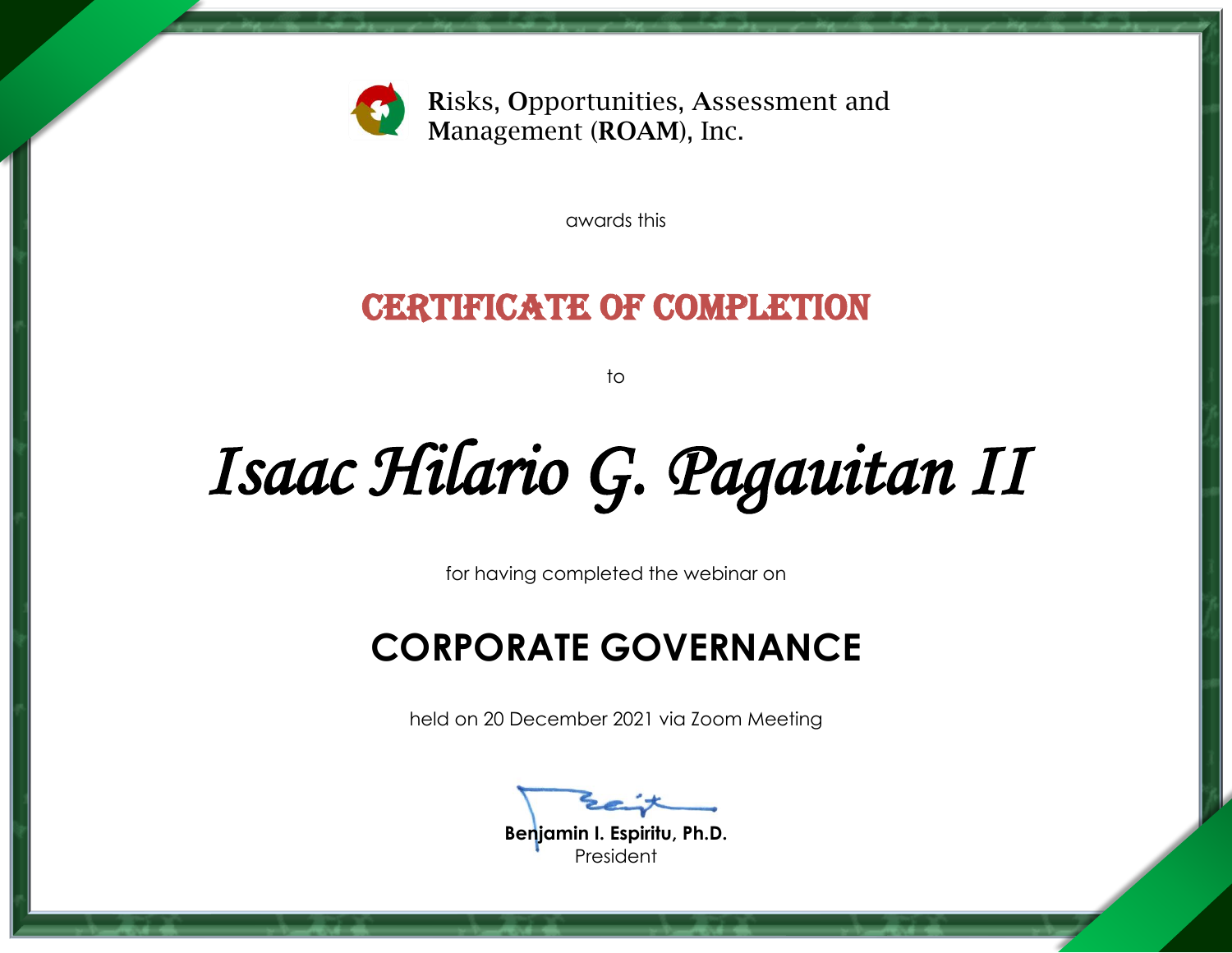

awards this

### CERTIFICATE OF COMPLETION

to

## *Marvin C. Dela Cruz*

for having completed the webinar on

## **CORPORATE GOVERNANCE**

held on 20 December 2021 via Zoom Meeting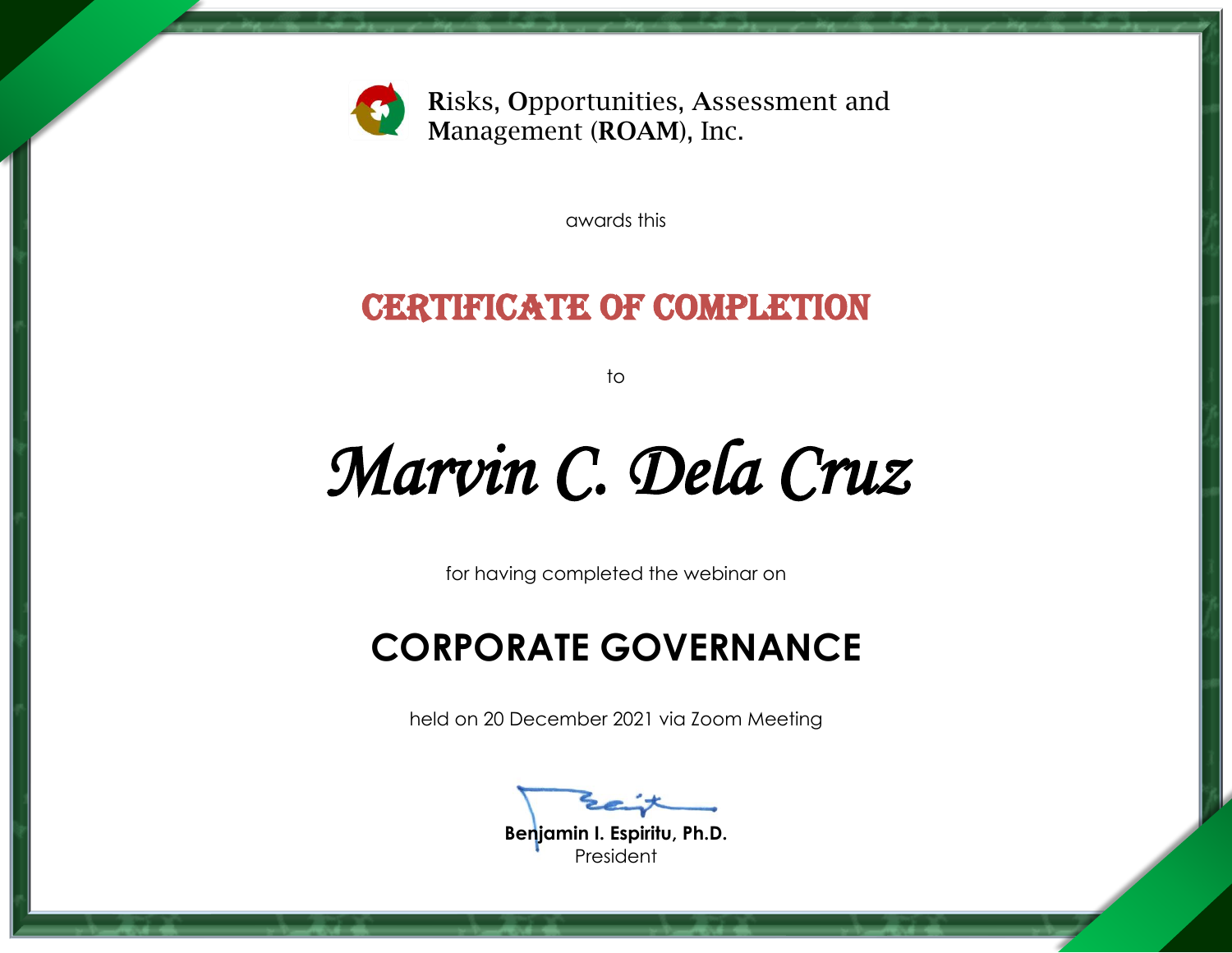

awards this

### CERTIFICATE OF COMPLETION

to

*Ramon C. Lee* 

for having completed the webinar on

### **CORPORATE GOVERNANCE**

held on 20 December 2021 via Zoom Meeting

**Benjamin I. Espiritu, Ph.D.**

President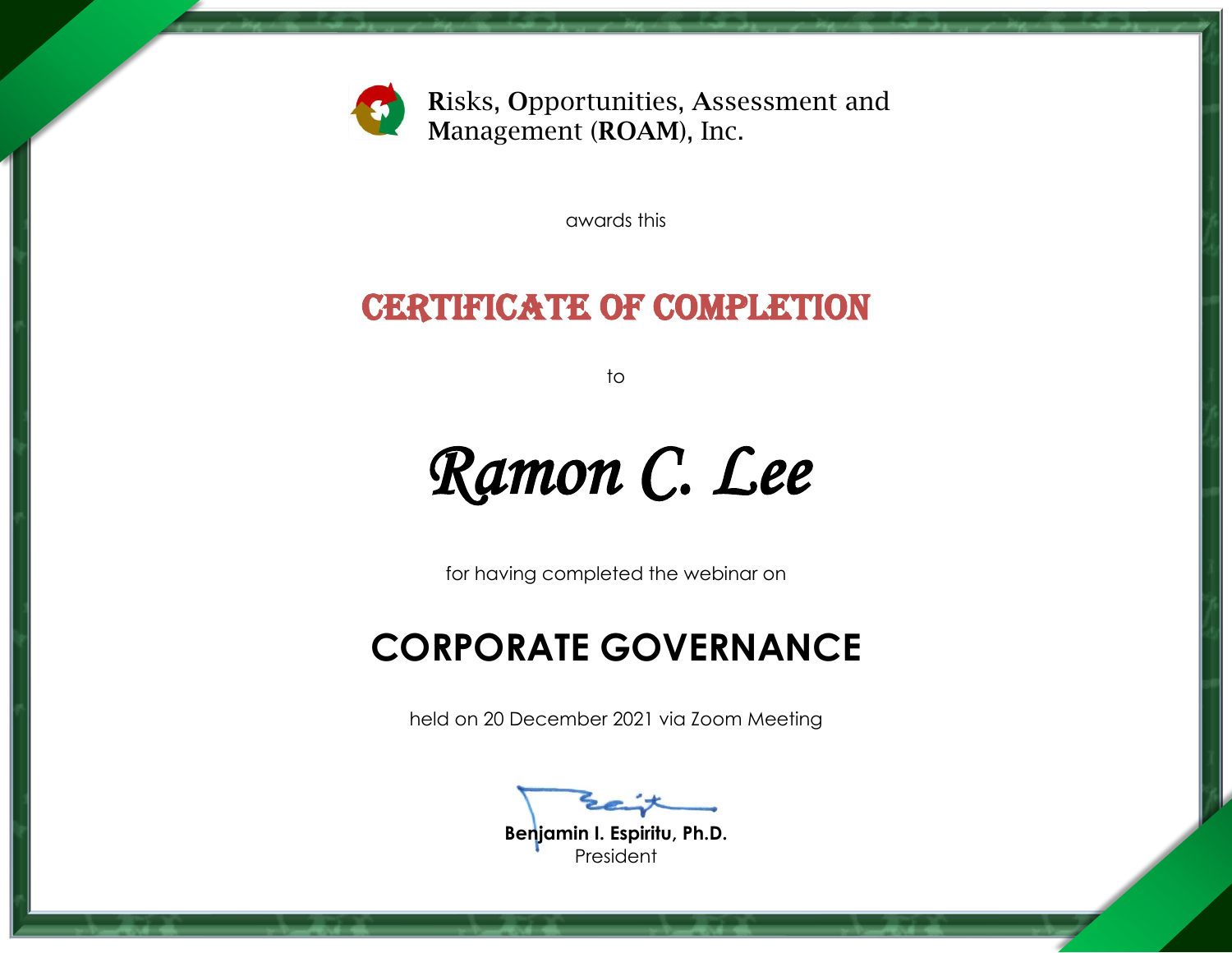

awards this

### CERTIFICATE OF COMPLETION

to

*Elizabeth C. Timbol* 

for having completed the webinar on

## **CORPORATE GOVERNANCE**

held on 20 December 2021 via Zoom Meeting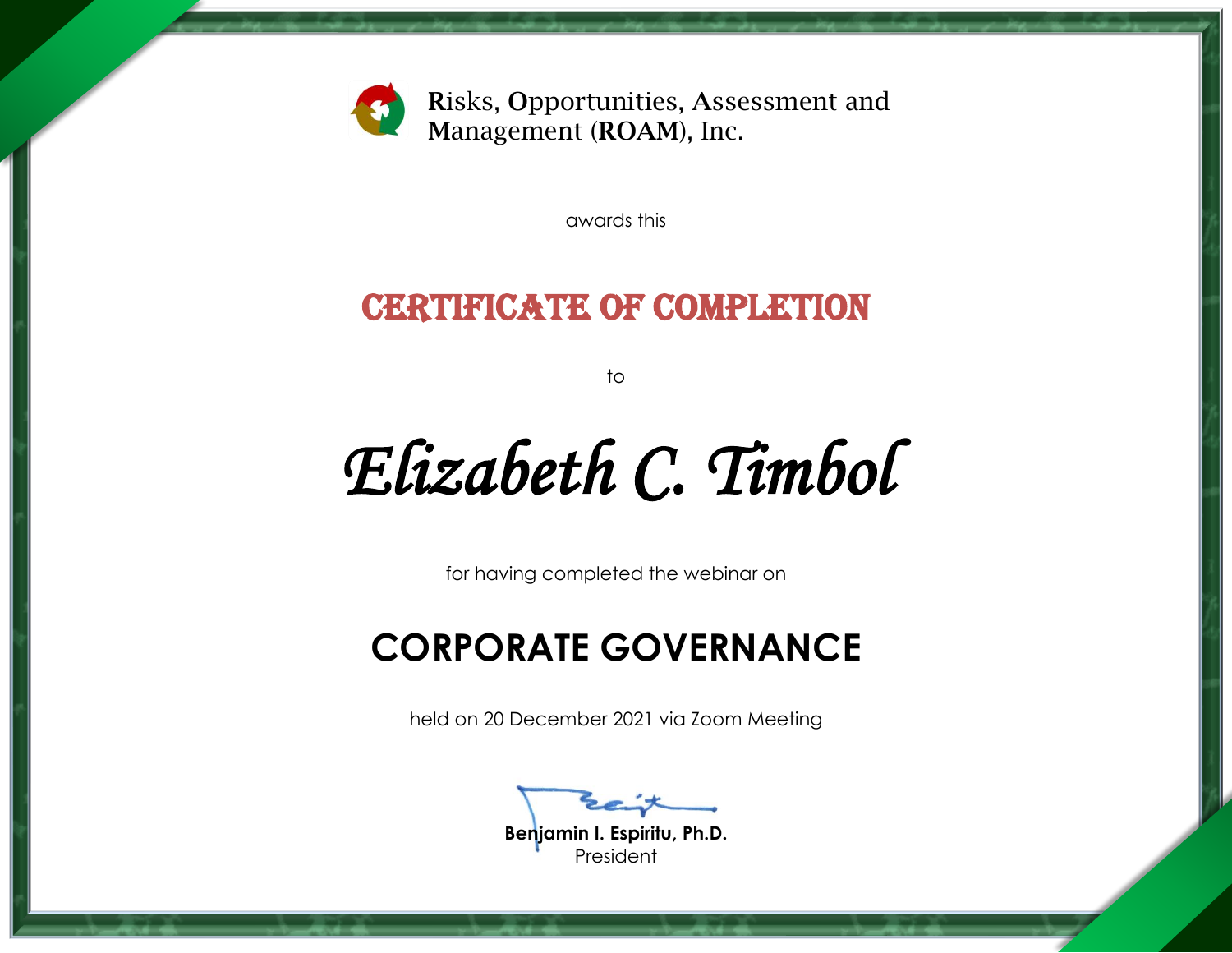

awards this

### CERTIFICATE OF COMPLETION

to

*Earl J. Torres* 

for having completed the webinar on

## **CORPORATE GOVERNANCE**

held on 20 December 2021 via Zoom Meeting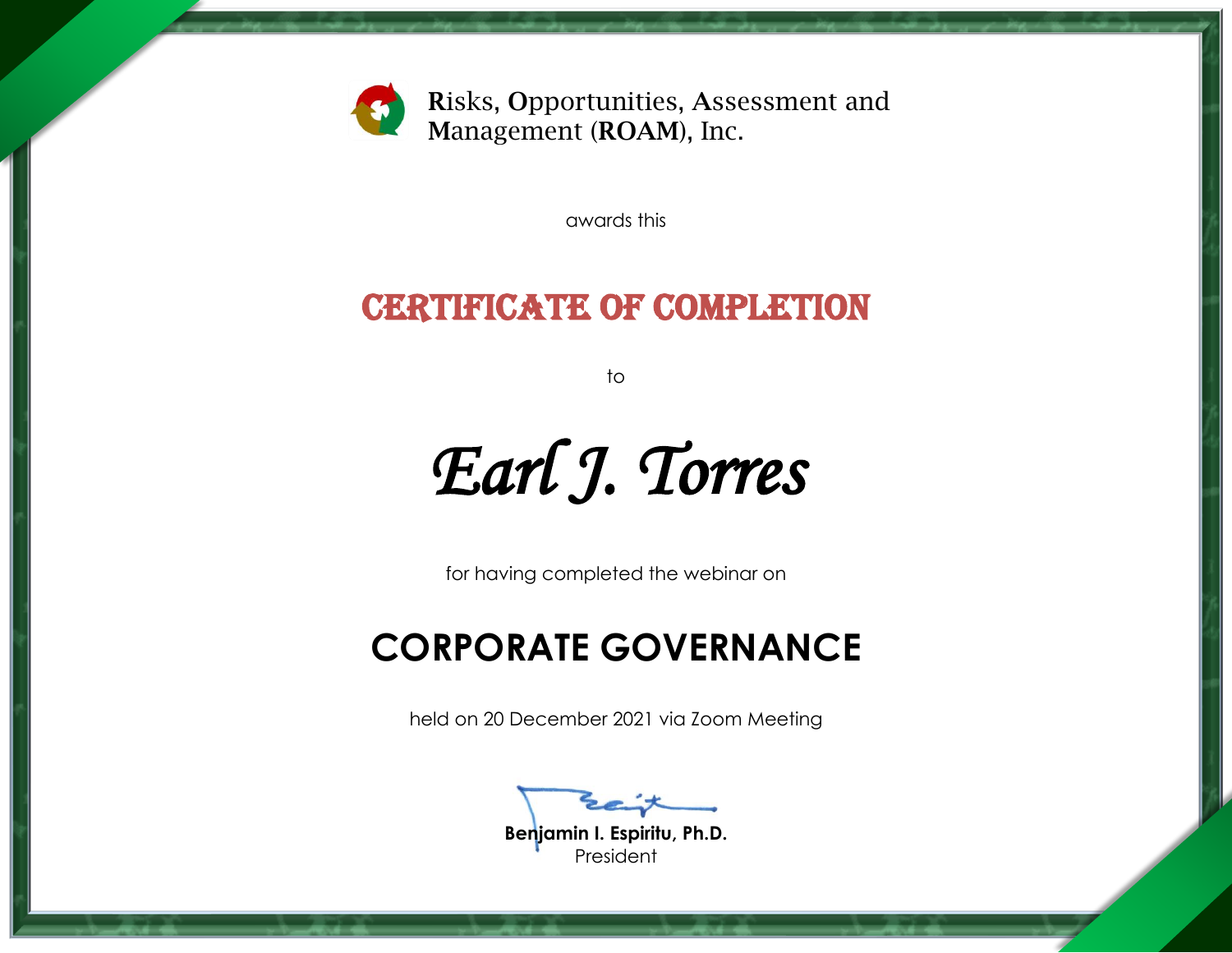

awards this

#### CERTIFICATE OF COMPLETION

to

## *Ma. Hilarnie Mercurie P. Parada*

for having completed the webinar on

## **CORPORATE GOVERNANCE**

held on 20 December 2021 via Zoom Meeting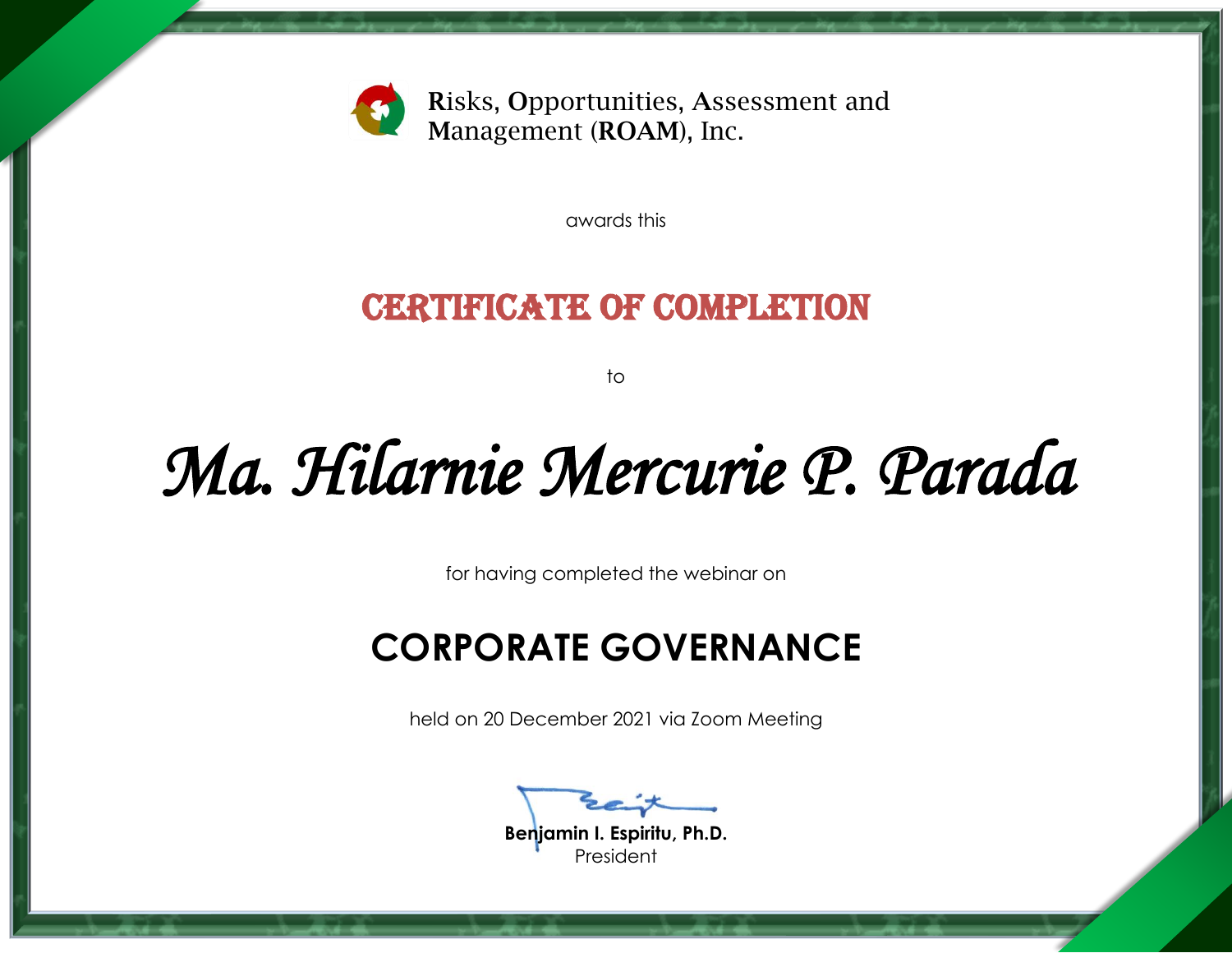

awards this

### CERTIFICATE OF COMPLETION

to

# *Michael Abraham G. Pagauitan*

for having completed the webinar on

## **CORPORATE GOVERNANCE**

held on 20 December 2021 via Zoom Meeting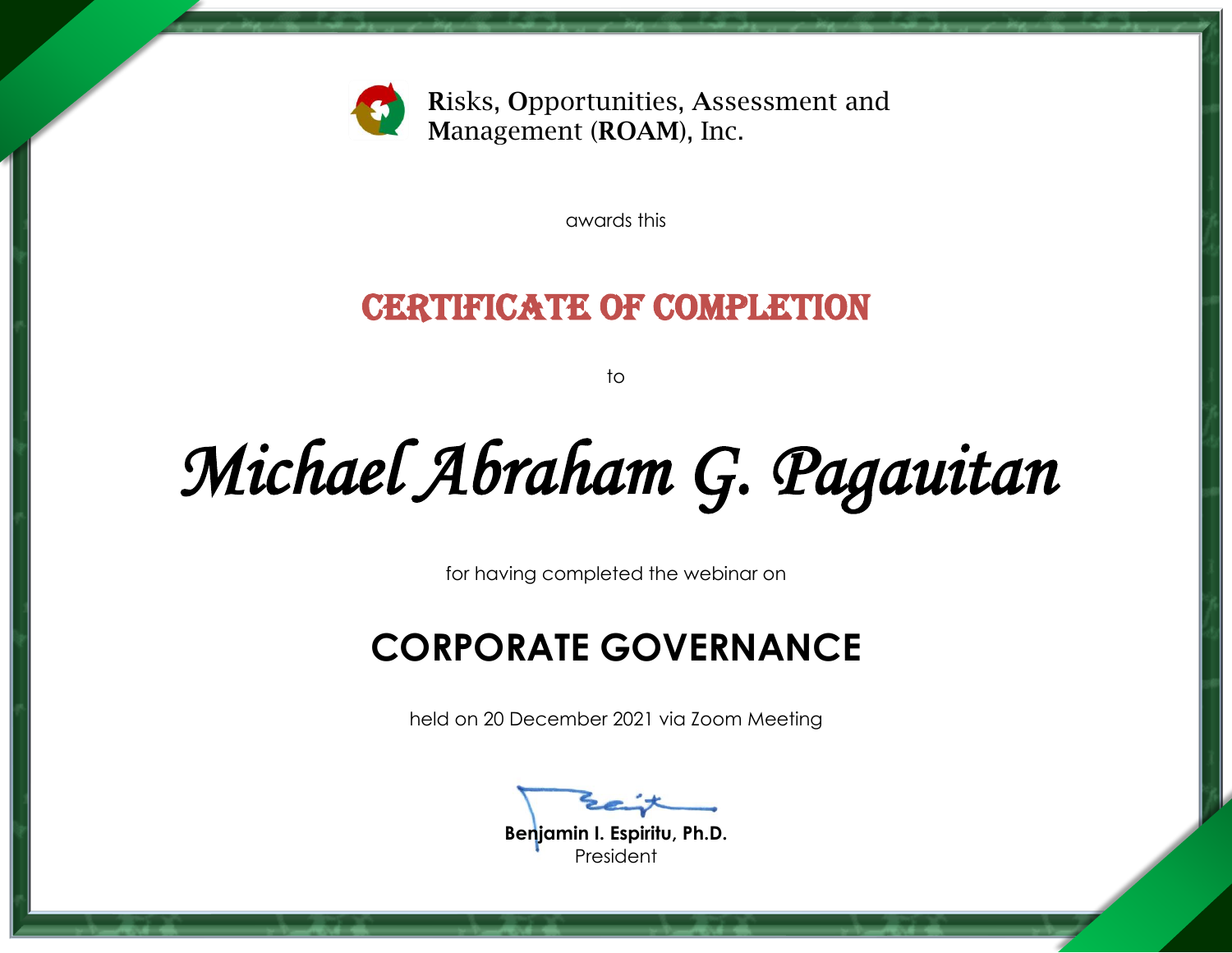

awards this

### CERTIFICATE OF COMPLETION

to

*Edgardo V. Caringal* 

for having completed the webinar on

## **CORPORATE GOVERNANCE**

held on 20 December 2021 via Zoom Meeting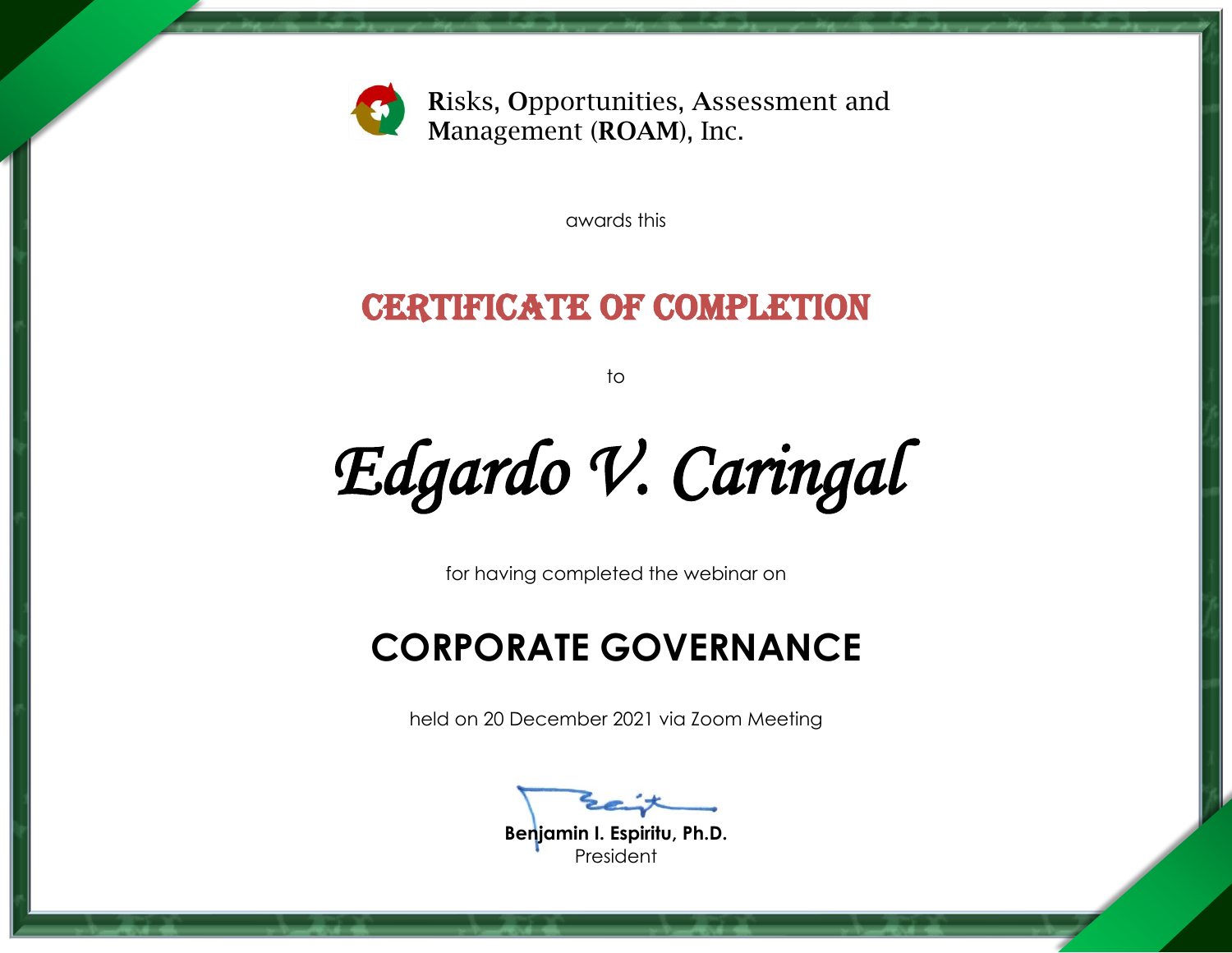

awards this

### CERTIFICATE OF COMPLETION

to

*Jose T. Nacorda, Jr.* 

for having completed the webinar on

## **CORPORATE GOVERNANCE**

held on 20 December 2021 via Zoom Meeting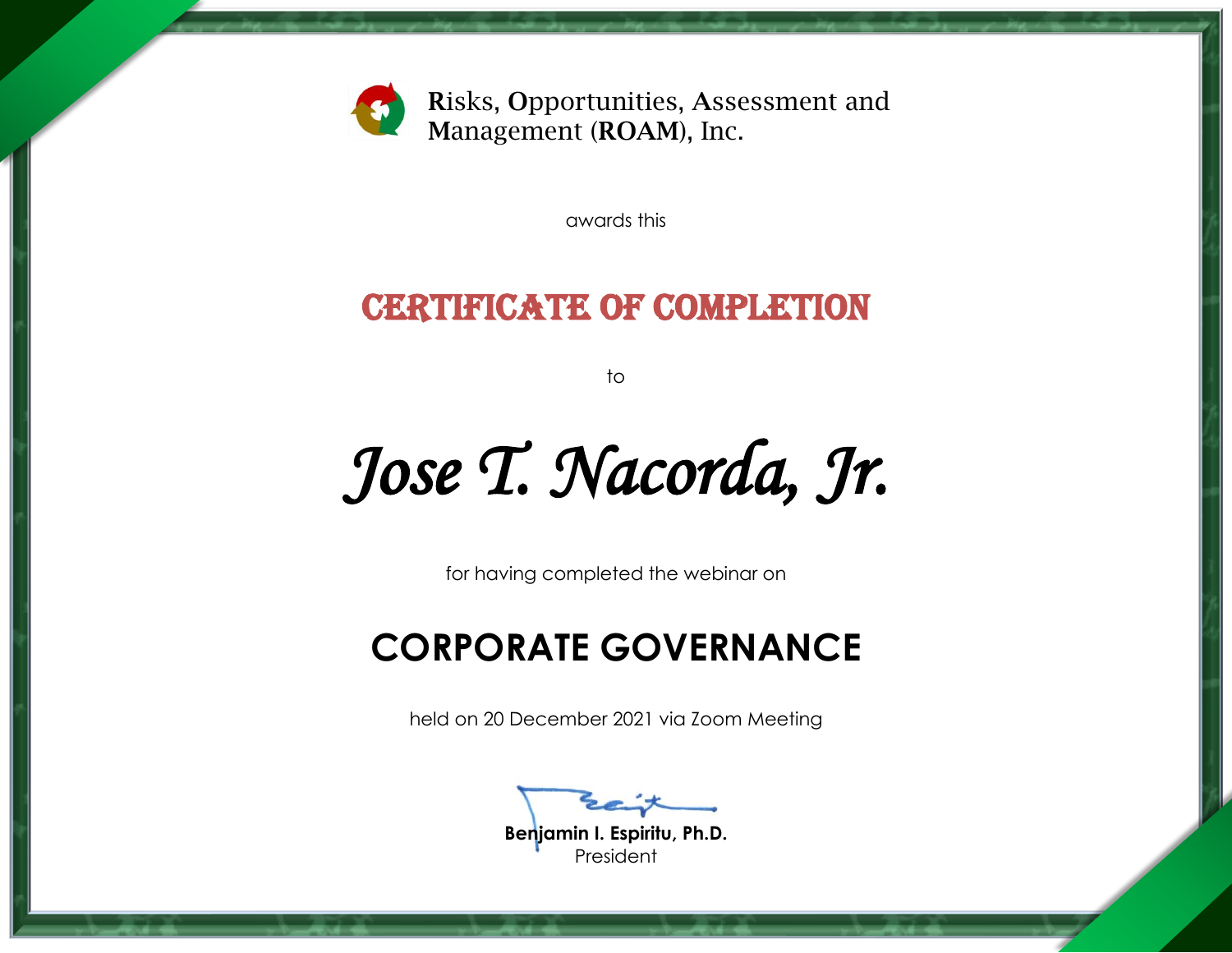

awards this

### CERTIFICATE OF COMPLETION

to

*Atty. Gaspas R. Andres, Jr.* 

for having completed the webinar on

## **CORPORATE GOVERNANCE**

held on 20 December 2021 via Zoom Meeting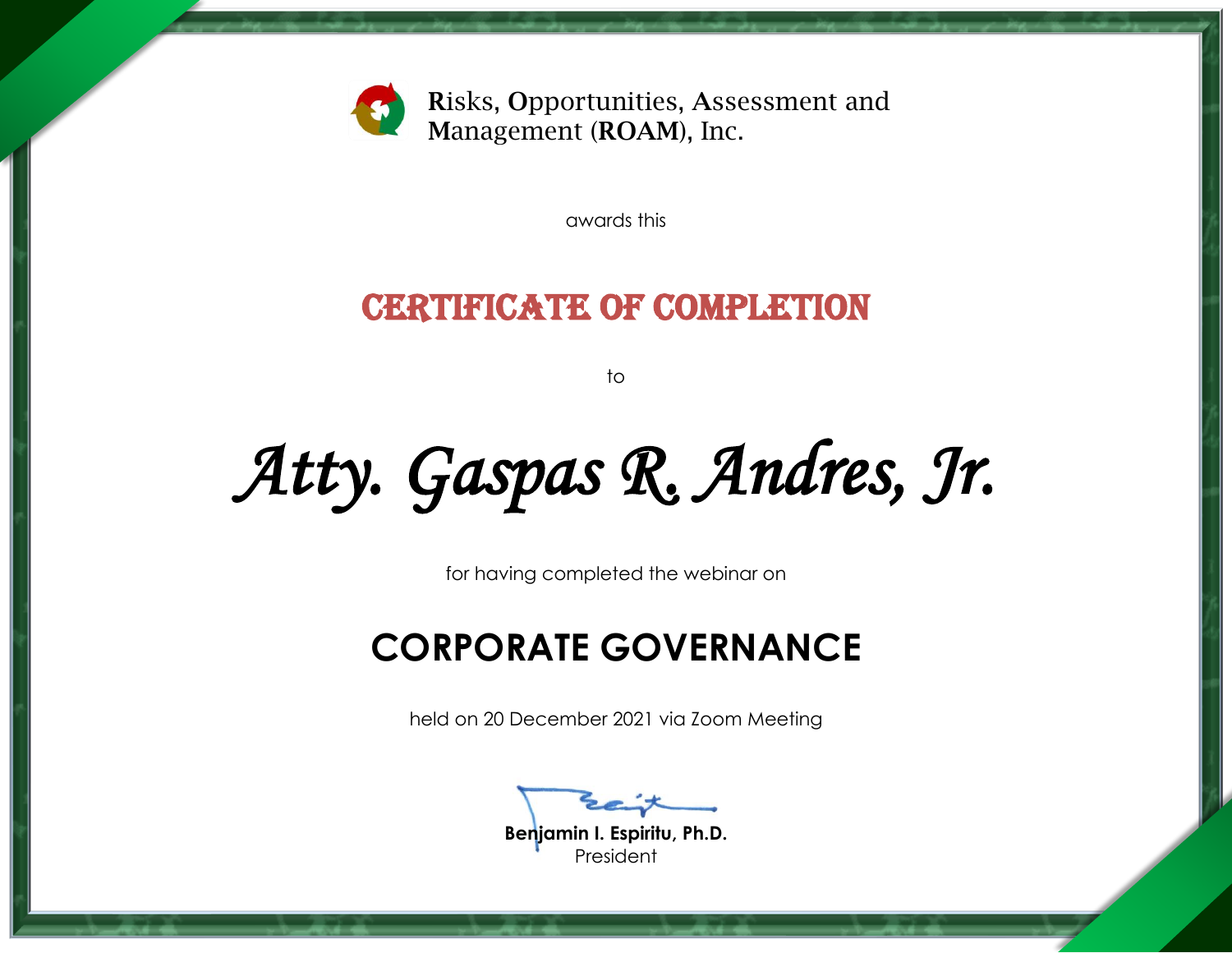

awards this

### CERTIFICATE OF COMPLETION

to

*Joseph Jeeben R. Segui* 

for having completed the webinar on

### **CORPORATE GOVERNANCE**

held on 20 December 2021 via Zoom Meeting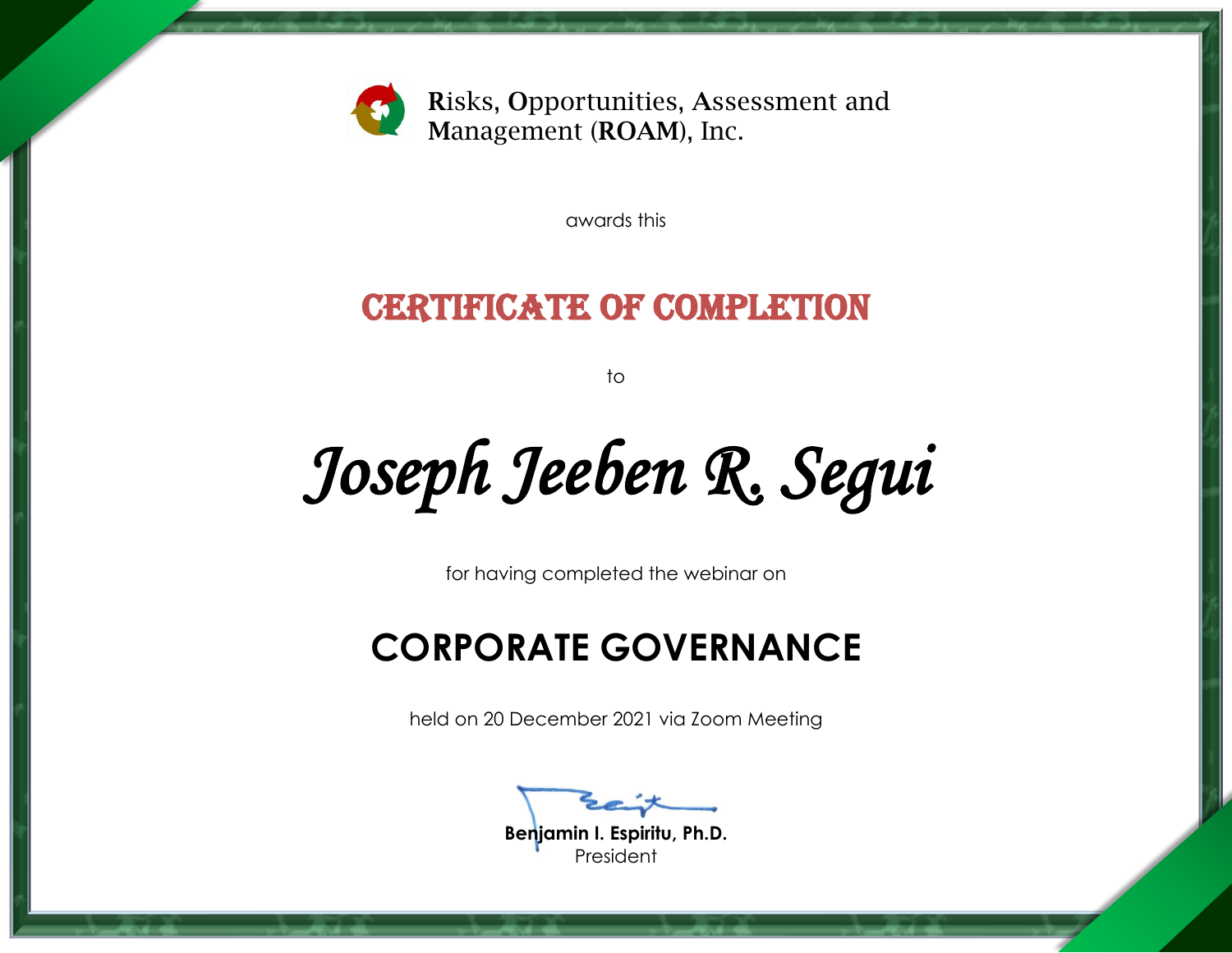

awards this

### CERTIFICATE OF COMPLETION

to

## *Paolo Antonio A. Martinez*

for having completed the webinar on

## **CORPORATE GOVERNANCE**

held on 20 December 2021 via Zoom Meeting